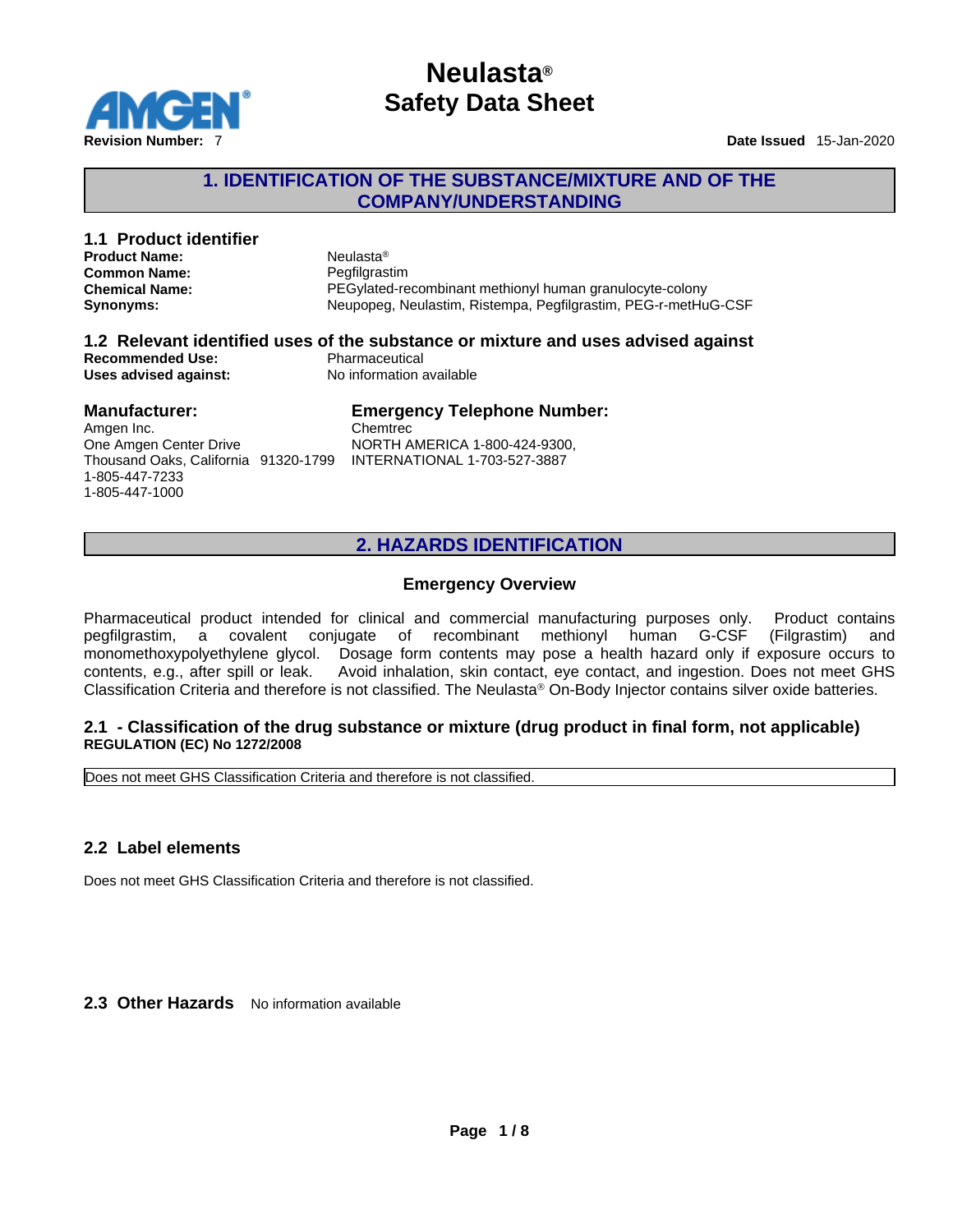

## **3. COMPOSITION/INFORMATION ON INGREDIENTS**

#### **3.1 Substances**

| Ingredients:          | Pegfilgrastim is formulated as a single strength 6 mg/0.6 mL containing sorbitol, acetate,<br>and polysorbate 20. It is supplied as a prefilled syringe for manual use only or a prefilled<br>syringe co-packaged with the On-Body Injector. |
|-----------------------|----------------------------------------------------------------------------------------------------------------------------------------------------------------------------------------------------------------------------------------------|
| <b>Chemical Name:</b> | PEGylated-recombinant methionyl human granulocyte-colony                                                                                                                                                                                     |
| <b>CAS-No:</b>        | 208265-92-3                                                                                                                                                                                                                                  |

## **4. FIRST AID MEASURES**

### **4.1 Description of first-aid measures**

|                            | <b>5. FIRE-FIGHTING MEASURES</b>                                                                                                                |
|----------------------------|-------------------------------------------------------------------------------------------------------------------------------------------------|
| <b>Notes to Physician:</b> | Treat symptomatically.                                                                                                                          |
| Ingestion:                 | If symptoms persist, call a physician. Do not induce vomiting without medical advice. Never<br>give anything by mouth to an unconscious person. |
| Inhalation:                | Move to fresh air. If symptoms persist, call a physician.                                                                                       |
| <b>Skin Contact:</b>       | Wash off immediately with soap and plenty of water removing all contaminated clothes and<br>shoes. Consult a physician if necessary.            |
| <b>Eye Contact:</b>        | In the case of contact with eyes, rinse immediately with plenty of water and seek medical<br>advice.                                            |
|                            |                                                                                                                                                 |

### **5.1 Extinguishing media**

| <b>Flammable Properties:</b> | Not applicable/aqueous solution.                                                                           |
|------------------------------|------------------------------------------------------------------------------------------------------------|
| <b>Extinguishing Media:</b>  | Use extinguishing measures that are appropriate to local circumstances and the<br>surrounding environment. |

#### **5.2 Special hazards arising from the substance or mixture**

**Hazardous Combustion Products:** None

#### **5.3 Advice for firefighters**

| <b>Protective Equipment and</b>      | As in any fire, wear self-contained breathing apparatus pressure-demand, NIOSH |
|--------------------------------------|--------------------------------------------------------------------------------|
| <b>Precautions for Firefighters:</b> | (approved) and full protective gear.                                           |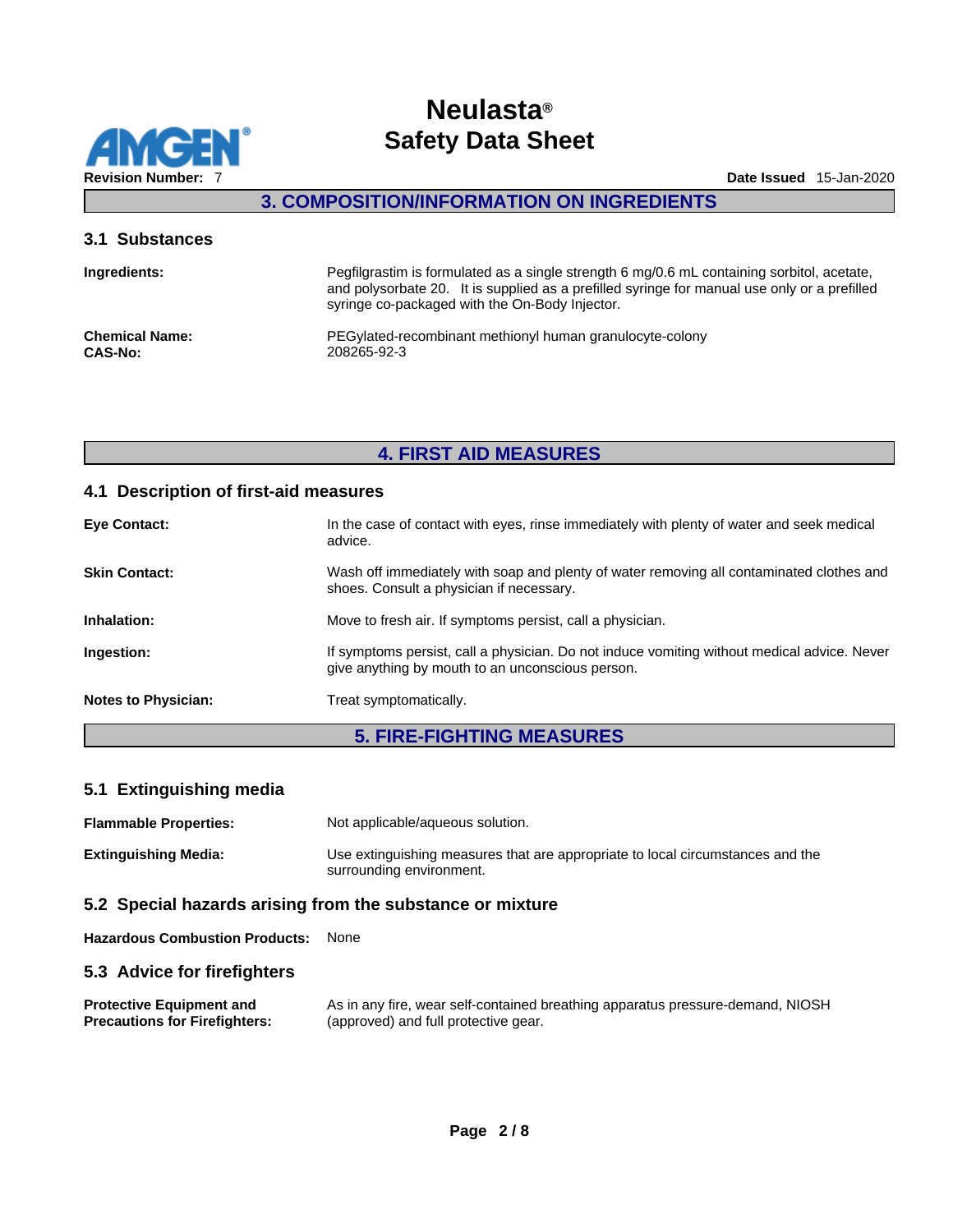

## **6. ACCIDENTAL RELEASE MEASURES**

#### **6.1 Personal precautions, protective equipment and emergency procedures**

**Spill Procedures:** If material is released or spilled, cordon off spill area. Take proper precautions to minimize exposure by using appropriate personal protective equipment in cleaning up a spill. If in powder form, wet down spilled material to minimize airborne dispersion. Soak up material with absorbent e.g., paper towels, and wash spill area thoroughly with appropriate cleaning materials. Dispose of collected material in accordance with applicable waste disposal regulations. Avoid release to the environment.

## **7. HANDLING AND STORAGE**

### **7.1 Precautions for Safe Handling**

Handling and Storage: **Avoid contact with skin, eyes** or clothing. Do not eat, drink or smoke in work areas. Use adequate ventilation to minimize exposure. Wash hands, face and other potentially exposed areas immediately after handling this material. Remove contaminated clothing prior to entering eating areas. Clean protective equipment thoroughly after each use. Store in a well ventilated area.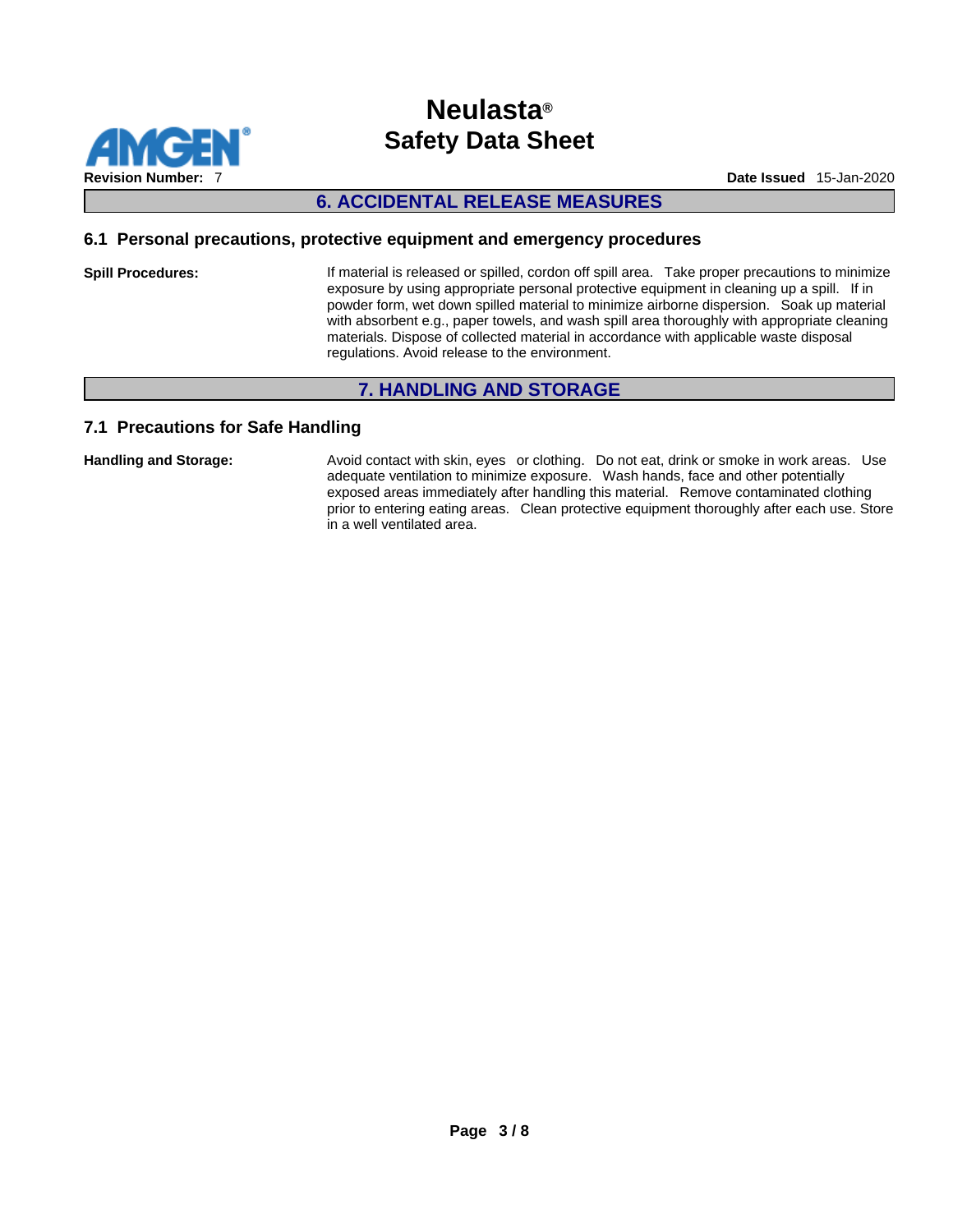

## **8. EXPOSURE CONTROLS/PERSONAL PROTECTION**

## **8.1 Control parameters**

| <b>Occupational Exposure Limit:</b>  | No exposure guidelines established by ACGIH, NIOSH or OSHA. Amgen recommends an<br>occupational exposure limit (OEL) of 14 $\mu q/m^3$ as an 8-hour time weighted average over a<br>40-hour work week. The OEL is designed as an acceptable airborne concentration of a<br>substance for which it is believed that workers may be repeatedly exposed day after day<br>without adverse health effects. Pegfilgrastim has been classified per Amgen's Hazard<br>Classification System as an Occupational Exposure Band 4 compound (5 $\mu$ g/m <sup>3</sup> - 20<br>$\mu$ g/m <sup>3</sup> ). |
|--------------------------------------|---------------------------------------------------------------------------------------------------------------------------------------------------------------------------------------------------------------------------------------------------------------------------------------------------------------------------------------------------------------------------------------------------------------------------------------------------------------------------------------------------------------------------------------------------------------------------------------------|
| <b>Engineering Controls:</b>         | When practicable, handle material in enclosed processes or in processes with effective<br>local exhaust ventilation or within a chemical hood.                                                                                                                                                                                                                                                                                                                                                                                                                                              |
| 8.2 Exposure controls                |                                                                                                                                                                                                                                                                                                                                                                                                                                                                                                                                                                                             |
| <b>Personal Protective Equipment</b> |                                                                                                                                                                                                                                                                                                                                                                                                                                                                                                                                                                                             |
| <b>Eye/face Protection:</b>          | Wear safety glasses with side shields, chemical splash goggles, or safety glasses with side<br>shields and a full-face shield to prevent contact with eyes. The choice of protection should<br>be based on the job activity and potential for exposure to the eyes and face.                                                                                                                                                                                                                                                                                                                |
| <b>Skin Protection:</b>              | Use gloves or other appropriate personal protective equipment if skin contact with<br>formulation is possible. Wear lab coat or other protective over garment if splashing is<br>possible. The choice of protection should be based on the job activity and potential for skin<br>contact.                                                                                                                                                                                                                                                                                                  |
| <b>Respiratory Protection:</b>       | When possible, handle material in enclosed processes or containers. If it is properly<br>handled with effective local exhaust ventilation or containment, respiratory protection may<br>not be needed. For procedures involving larger quantities or dust/aerosol generating<br>procedures such as weighing or a large transfer of liquids, an air-purifying respirator with<br>NIOSH approval for dusts and mists may be needed. The choice of protection should be<br>based on the job activity and the potential for exposure.                                                           |
| Other:                               | Wash hands, face and other potentially exposed areas after handling material (especially                                                                                                                                                                                                                                                                                                                                                                                                                                                                                                    |

before eating, drinking or smoking). Clean protective equipment thoroughly after each use.

### **8.3 Environmental exposure controls**

**Environmental Exposure Controls** Avoid release to the environment.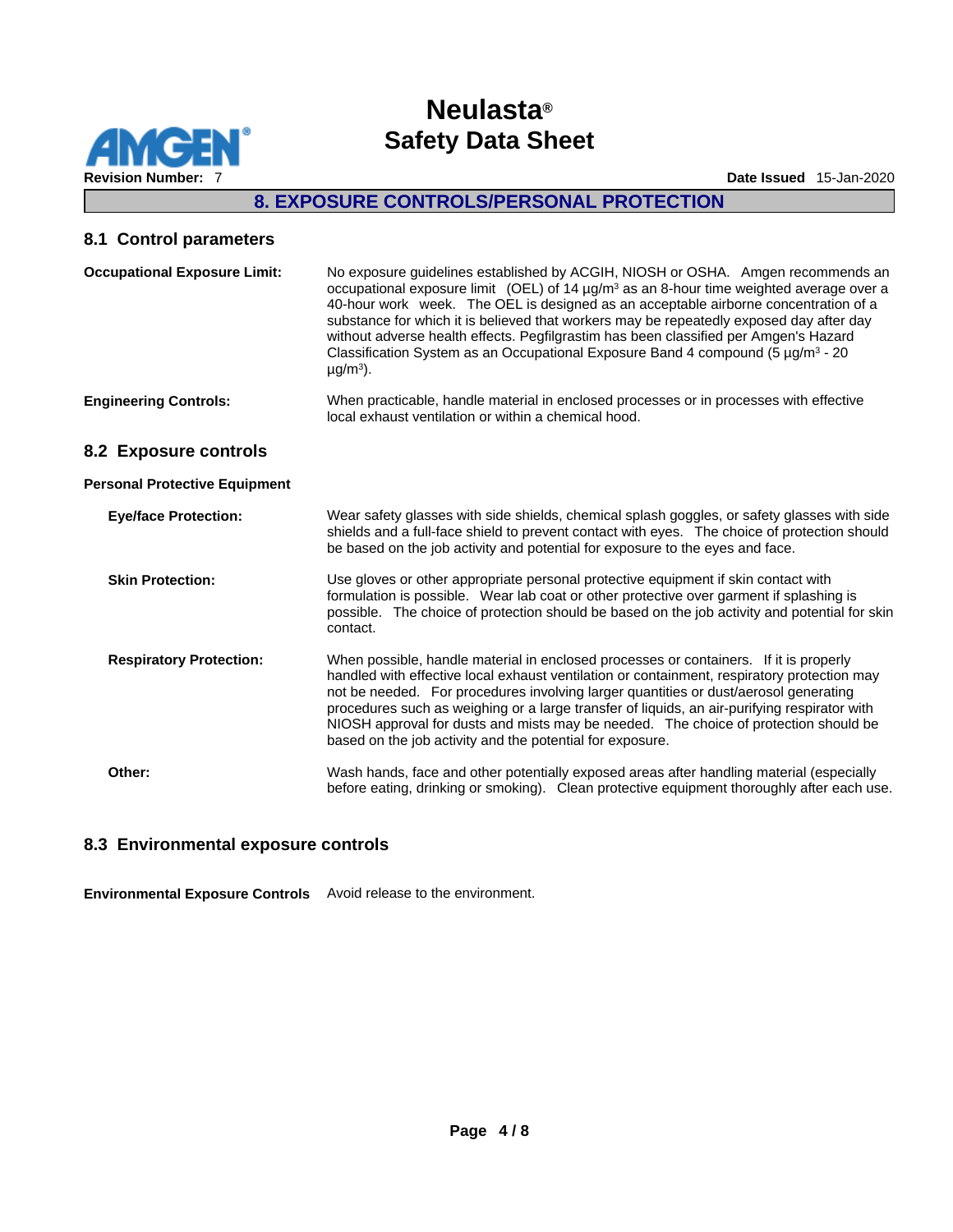

**9. PHYSICAL AND CHEMICAL PROPERTIES** 

**Appearance:** Clear colorless<br> **Physical State:** Clear Colorless **Physical State:** Liquid<br> **Molecular Weight:**  $\sim 18,000$  Daltons **Molecular Weight: Odor:**  $\overline{\phantom{a}}$  **Odor:**  $\overline{\phantom{a}}$  **No** information available **Odor Threshold:** No information available **pH:** 4.0 **Melting Point:** No information available<br> **Flash Point:** Not applicable /aqueous **Evaporation Rate:** No information available **Lower explosive limit:** No information available **Upper explosive limit:** No information available **Vapor Pressure:** No information available **Vapor Density (air = 1):** Not applicable **Relative density:** No information available<br> **Water Solubility:** Soluble Soluble **Water Solubility:** Soluble<br> **Partition Coefficient (log Kow):** No information available **Partition Coefficient (log Kow): Viscosity:** No information available

**Odor Threshold:** No information available **Flash Point:** Not applicable /aqueous solution

## **10. STABILITY AND REACTIVITY**

| <b>10.1 Reactivity</b>                          | No information available |
|-------------------------------------------------|--------------------------|
| <b>10.2 Chemical stability</b>                  | Stable                   |
| 10.3 Possibility of hazardous<br>reactions      | No information available |
| 10.4 Conditions to avoid                        | No Information available |
| 10.5 Incompatible materials                     | No information available |
| <b>10.6 Hazardous</b><br>decomposition products | No information available |
| <b>10.7 Other information</b>                   | None                     |

## **11. TOXICOLOGICAL INFORMATION**

### **11.1 Information on toxicological effects**

| <b>Acute Toxicity:</b>                    | No information available                                                   |
|-------------------------------------------|----------------------------------------------------------------------------|
| <b>Skin corrosion/irritation:</b>         | Does not meet GHS Classification Criteria and therefore is not classified. |
| Serious eye damage/eye irritation:        | Does not meet GHS Classification Criteria and therefore is not classified. |
| <b>Respiratory or skin sensitization:</b> | Does not meet GHS Classification Criteria and therefore is not classified. |
| Germ cell mutagenicity:                   | Does not meet GHS Classification Criteria and therefore is not classified. |
| Carcinogenicity:                          | Does not meet GHS Classification Criteria and therefore is not classified. |
| <b>Reproductive toxicity:</b>             | Does not meet GHS Classification Criteria and therefore is not classified. |
| STOT - single exposure:                   | Does not meet GHS Classification Criteria and therefore is not classified. |
| STOT - repeated exposure:                 | Does not meet GHS Classification Criteria and therefore is not classified. |
| <b>Aspiration Hazard:</b>                 | No information available                                                   |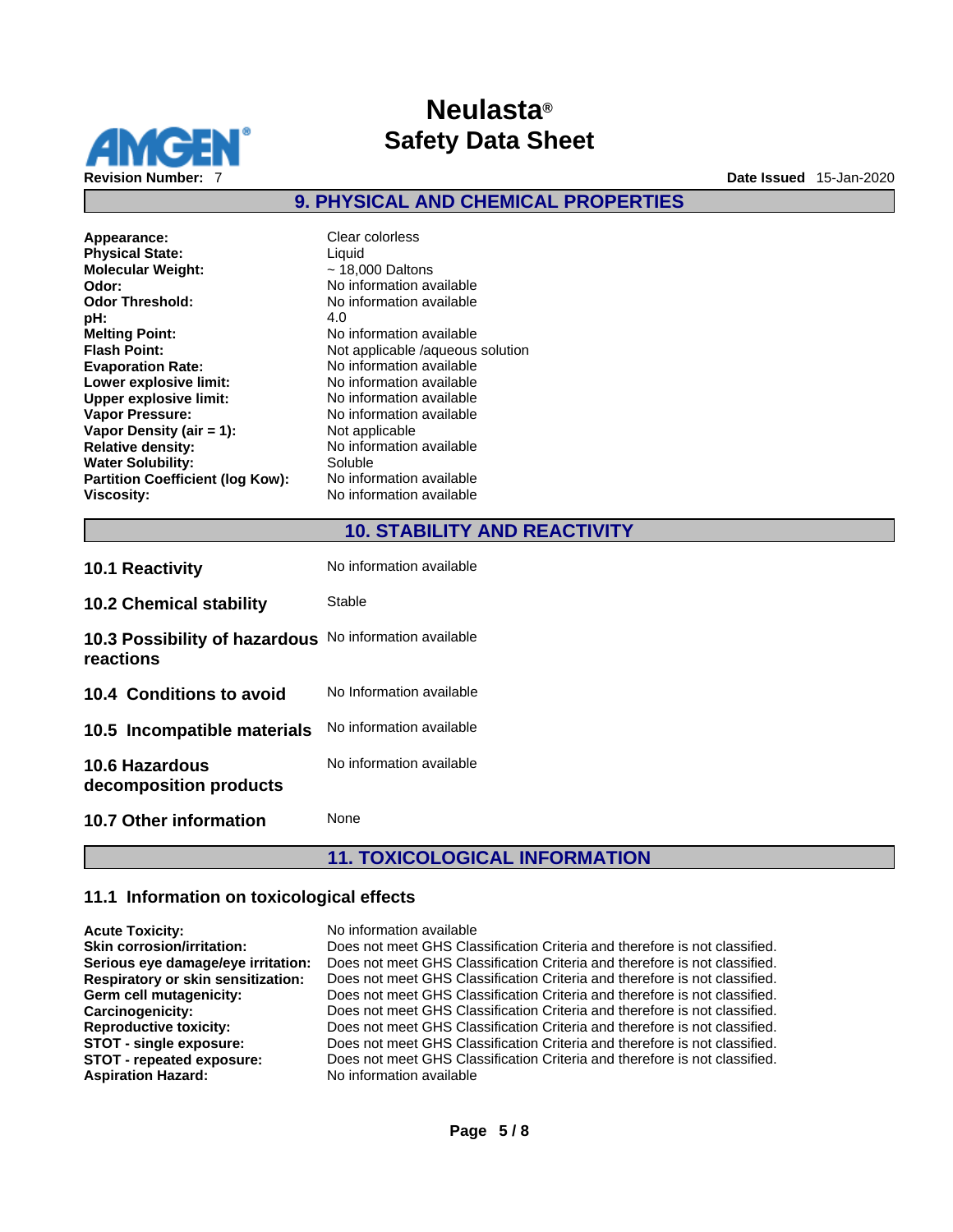

## **12. ECOLOGICAL INFORMATION**

| 12.1 Toxicity                                                       |                          |  |
|---------------------------------------------------------------------|--------------------------|--|
| <b>Ecotoxicity effects:</b>                                         | No information available |  |
| 12.2 Persistence and degradability                                  |                          |  |
| Persistence/Degradability:                                          | No information available |  |
| 12.3 Bioaccumulative potential                                      |                          |  |
| Bioaccumulation/ Accumulation:                                      | No information available |  |
| 12.4 Mobility in soil                                               |                          |  |
| Mobility in Environmental Media: No information available           |                          |  |
| 12.5 Results of PBT and vPvB assessment                             |                          |  |
| <b>Results of PBT and vPvB assessment:</b> No information available |                          |  |
| 12.6 Other adverse effects                                          |                          |  |
| <b>Other Adverse Effects:</b>                                       | No information available |  |

## **13. DISPOSAL CONSIDERATIONS**

#### **13.1 Waste treatment methods**

**Waste Disposal Method:** The Neulasta® On-body Injector contains silver oxide batteries. Dispose of waste according to prescribed federal, state, local and competent authority guidelines.

## **14. TRANSPORT INFORMATION**

**DOT:** Not regulated

**IATA:** Not regulated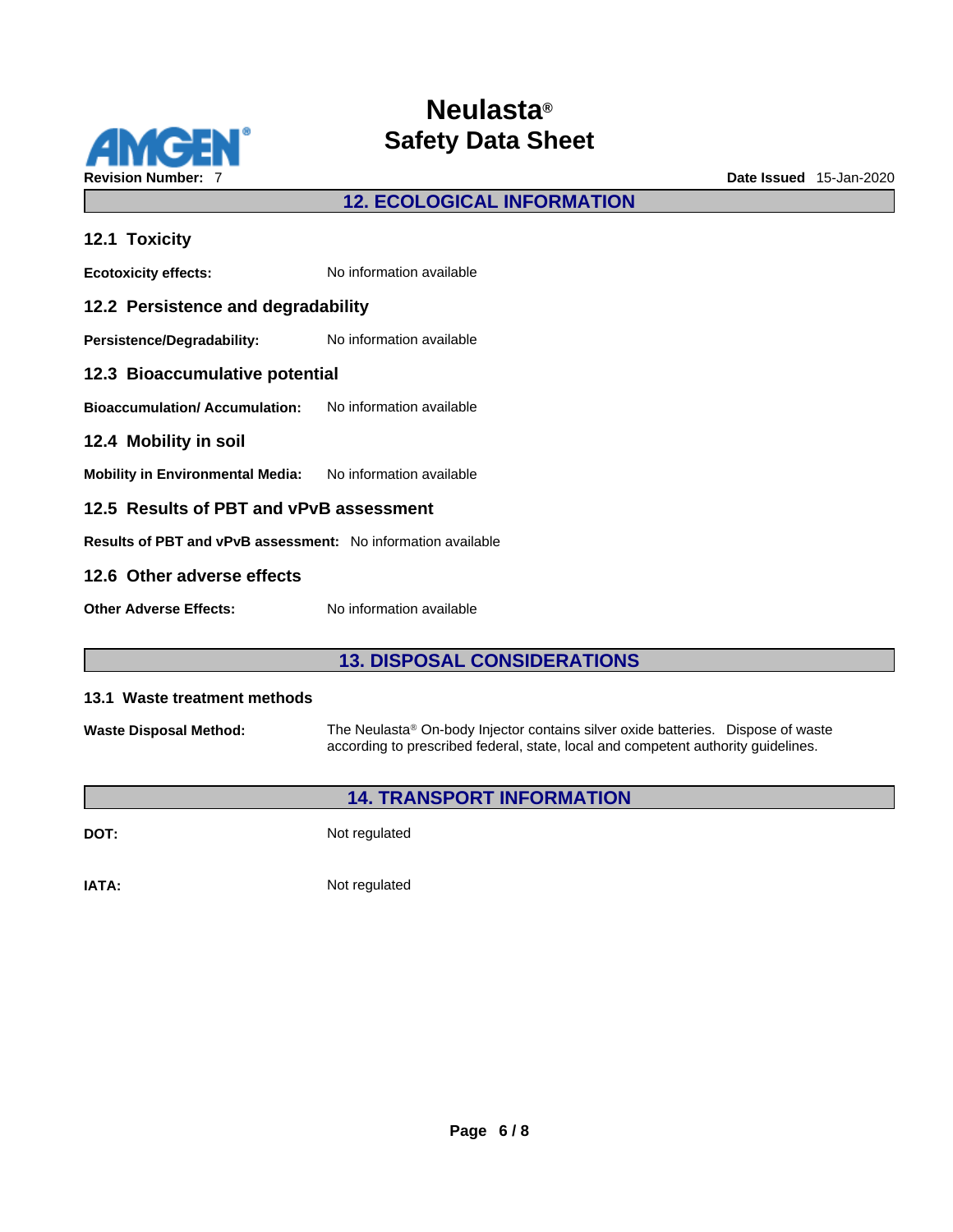

**15. REGULATORY INFORMATION** 

### **15.1 Safety, health and environmental regulations/legislation specific for the substance or mixture**

**International Inventories**

| <b>TSCA:</b>         |  |
|----------------------|--|
| <b>EINECS/ELINCS</b> |  |
| <b>DSL/NDSL</b>      |  |
| PICCS:               |  |
| <b>ENCS:</b>         |  |
| <b>CHINA:</b>        |  |
| AICS:                |  |
| <b>KECL:</b>         |  |
|                      |  |

**Legend** 

**TSCA** - United States Toxic Substances Control Act Section 8(b) Inventory  **EINECS/ELINCS** - European Inventory of Existing Commercial Chemical Substances/EU List of Notified Chemical Substances **DSL/NDSL** - Canadian Domestic Substances List/Non-Domestic Substances List **PICCS** - Philippines Inventory of Chemicals and Chemical Substances **ENCS** - Japan Existing and New Chemical Substances **IECSC** - China Inventory of Existing Chemical Substances **AICS** - Australian Inventory of Chemical Substances **KECL** - Korean Existing and Evaluated Chemical Substances

#### **State Regulations**

**California Proposition 65:** The active ingredient, filgrastim is listed as a developmental toxicant.

### **15.2 Chemical safety assessment**

No CSA has been conducted.